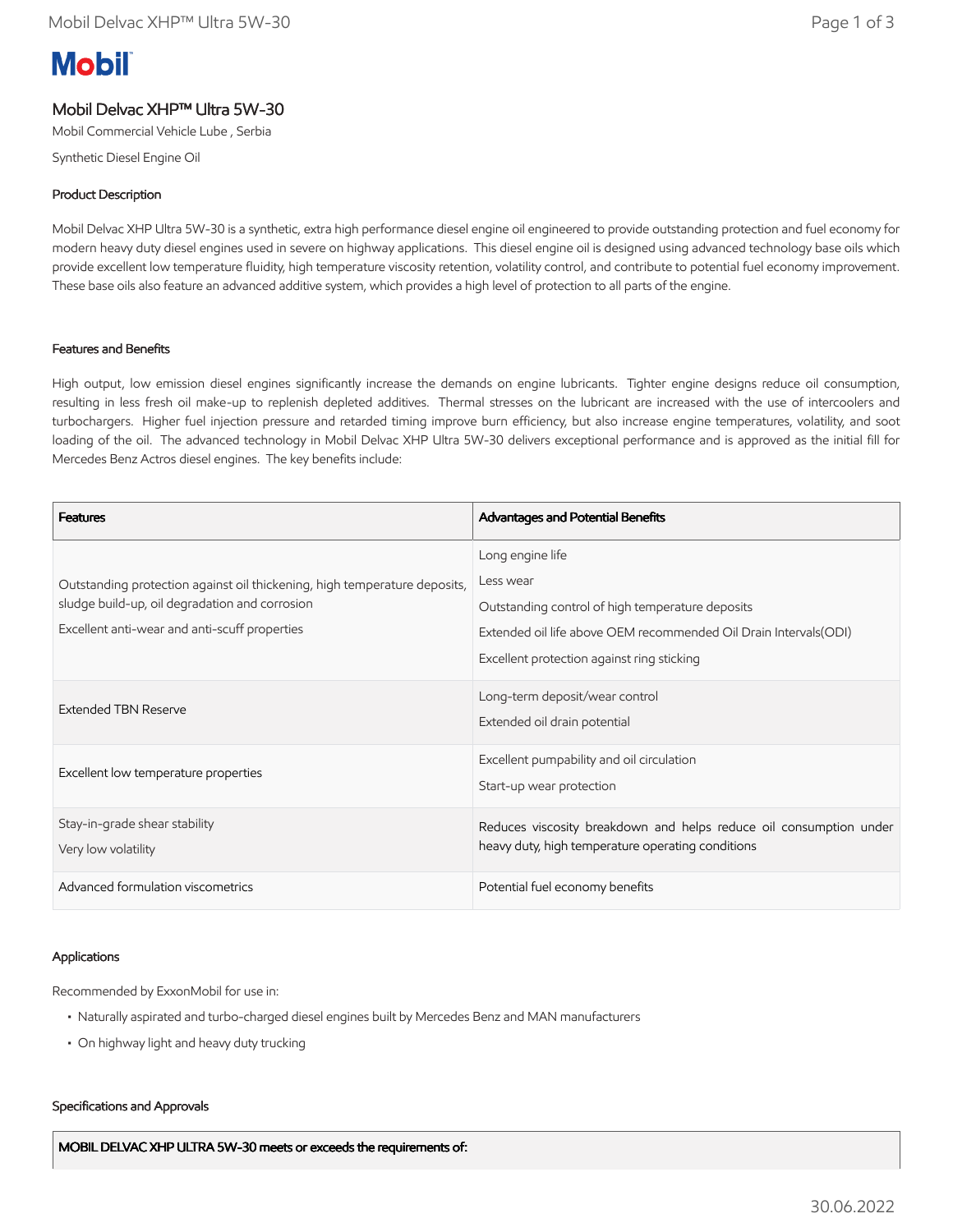| This product has the following builder approvals: |
|---------------------------------------------------|
| <b>MAN M 3277</b>                                 |
| <b>MAN M 3377</b>                                 |
| MTU Oil Category 3                                |

#### Properties and Specifications

| Property                                      |                  |
|-----------------------------------------------|------------------|
| Grade                                         | <b>SAE 5W-30</b> |
| Ash, Sulfated, mass%, ASTM D874               | 1.4              |
| Density @ 15 C, kg/m3, ASTM D4052             | 0.853            |
| Flash Point, Cleveland Open Cup, °C, ASTM D92 | 226              |
| Kinematic Viscosity @ 100 C, mm2/s, ASTM D445 | 11.8             |
| Kinematic Viscosity @ 40 C, mm2/s, ASTM D445  | 69.7             |
| Pour Point, °C, ASTM D97                      | $-42$            |
| Total Base Number, mgKOH/g, ASTM D2896        | 12.7             |
| Viscosity Index, ASTM D2270                   | 168              |

#### Health and safety

Health and Safety recommendations for this product can be found on the Material Safety Data Sheet (MSDS) @ [http://www.msds.exxonmobil.com/psims](http://www.msds.exxonmobil.com/psims/psims.aspx) /psims.aspx

All trademarks used herein are trademarks or registered trademarks of Exxon Mobil Corporation or one of its subsidiaries unless indicated otherwise.

10-2020

.

Typical Properties are typical of those obtained with normal production tolerance and do not constitute a specification. Variations that do not affect product performance are to be expected during normal manufacture and at different blending locations. The information contained herein is subject to change without notice. All products may not be available locally. For more information, contact your local ExxonMobil contact or visit [www.exxonmobil.com](http://www.exxonmobil.com/)

ExxonMobil is comprised of numerous affiliates and subsidiaries, many with names that include Esso, Mobil, or ExxonMobil. Nothing in this document is intended to override or supersede the corporate separateness of local entities. Responsibility for local action and accountability remains with the local ExxonMobil-affiliate entities.